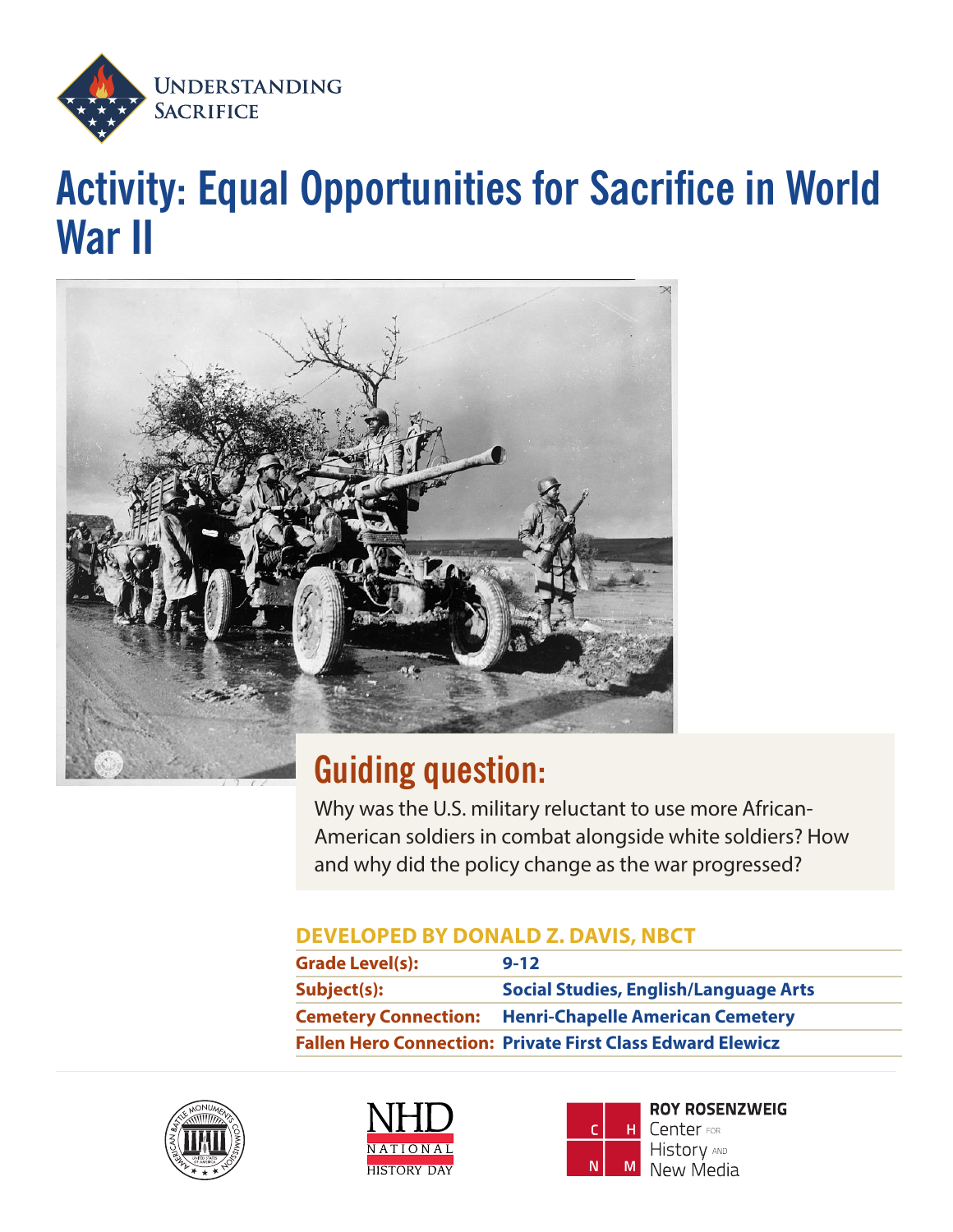## **Overview**

Students will read primary source articles from the *Chicago Tribune* archives from 1945, and a secondary source reading about the 18th Infantry Regiment of the 1st Infantry Division. Both readings discuss the role of African-American soldiers during World War II. Students will answer guided reading questions to go along with the readings and then write a comparative piece synthesizing what they have learned from the sources.

## **Historical Context**

As the Allies advanced into Germany during World War II, their objectives included taking over towns and cities and keeping up the advance to Berlin. The 1st Infantry Division had participated in many engagements during the war, including North Africa, Sicily and D-Day, as well as the battles for Normandy, Aachen, Germany, the Huertgen Forest, and the Battle of the Bulge. By March 1945, as the Allies

*"I was excited to find accounts of African-American and white infantry soldiers fighting together in Germany late in World War II. These sources further explain the contributions and sacrifices of African-American soldiers to the effort to defeat Hitler, while also leading to changes in the U.S. government's views about segregation." —Donald Z. Davis* Davis teaches at Washington High

School in Chicago, Illinois.

continued their march into the heart of Germany and crossed the Rhine River at the Remagen bridgehead, many combat units required replacements to remain effective. The 18th Infantry Regiment of the 1st Infantry Division is one such example. Henri-Chapelle American Cemetery is the final resting place for many men, like Private First Class Edward E. Elewizcz from the 1st Infantry Division, who gave their life fighting to cross the Rhine into Germany.

As a result of a loss of soldiers, the 18th Infantry Regiment allowed African Americans to fight alongside their regular units in Germany, a change in the military's policy towards African-American soldiers serving in combat units. Some of the African-American officers gave up their commissions to serve in the infantry.

# **Objectives**

At the conclusion of this lesson, students will be able to

- Analyze and evaluate the contributions of some African-American soldiers during World War II;
- Sequence important events in Europe leading to the defeat of Germany in World War II;
- Compare and contrast primary and secondary accounts of African-Americans fighting in World War II; and
- Draw conclusions about why the Allies were able to defeat Germany during World War II.

#### **[ABMCEDUCATION.ORG](http://abmceducation.org)**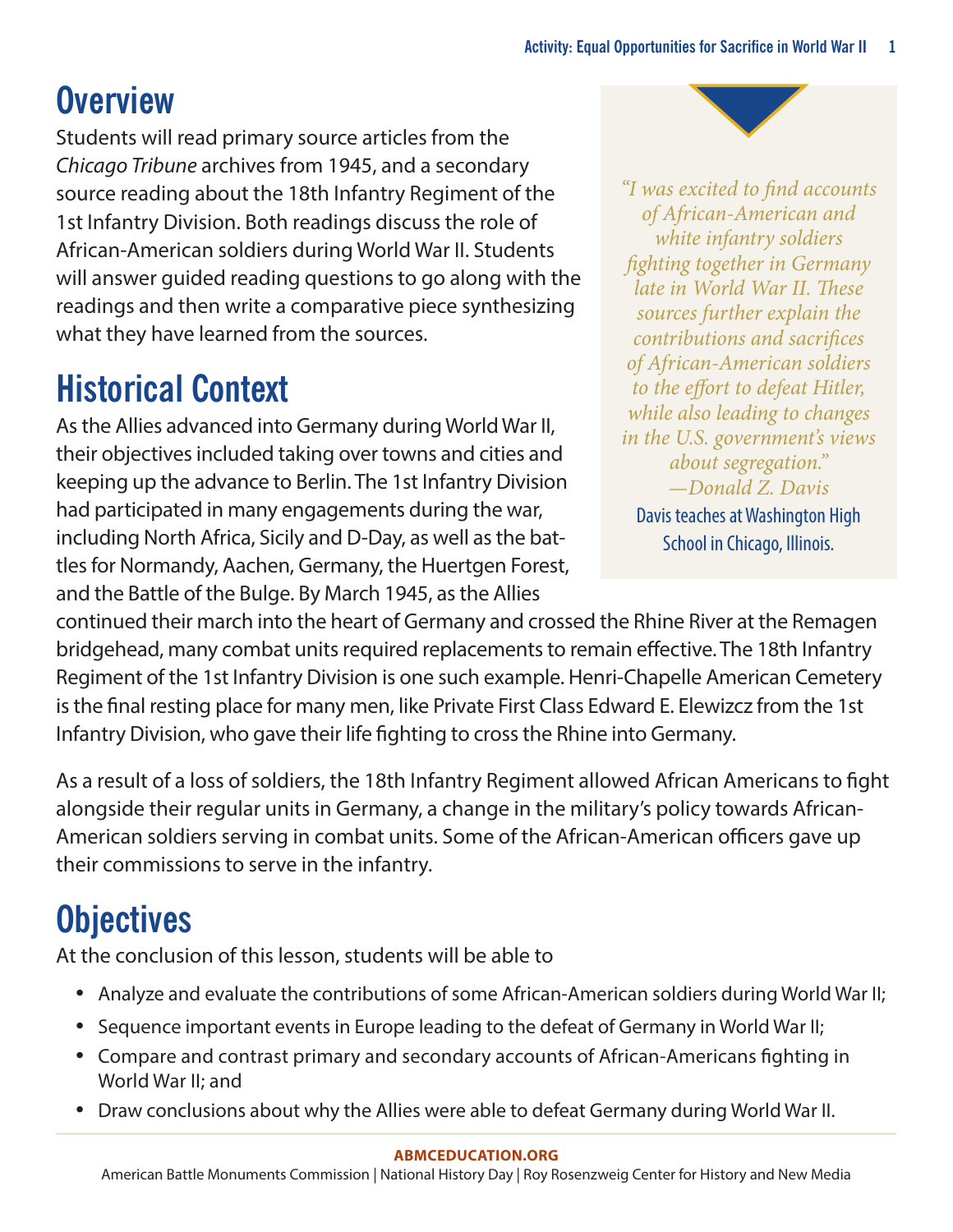# **Standards Connections**

### **Connections to Common Core**

**[CCSS.ELA-LITERACY.RH.9-10.1](http://www.corestandards.org/ELA-Literacy/RH/9-10/1/)** Cite specific textual evidence to support analysis of primary and secondary sources, attending to such features as the date and origin of the information.

**[CCSS.ELA-LITERACY.RH.9-10.2](http://www.corestandards.org/ELA-Literacy/RH/9-10/2/)** Determine the central ideas or information of a primary or secondary source; provide an accurate summary of how key events or ideas develop over the course of the text.

**[CCSS.ELA-LITERACY.RH.9-10.3](http://www.corestandards.org/ELA-Literacy/RH/9-10/3/)** Analyze in detail a series of events described in a text; determine whether earlier events caused later ones or simply preceded them.

**[CCSS.ELA-LITERACY.RH.9-10.4](http://www.corestandards.org/ELA-Literacy/RH/9-10/4/)** Determine the meaning of words and phrases as they are used in a text, including vocabulary describing political, social, or economic aspects of history/social science.

**[CCSS.ELA-LITERACY.RH.9-10.6](http://www.corestandards.org/ELA-Literacy/RH/9-10/6/)** Compare the point of view of two or more authors for how they treat the same or similar topics, including which details they include and emphasize in their respective accounts.

**[CCSS.ELA-LITERACY.RH.9-10.8](http://www.corestandards.org/ELA-Literacy/RH/9-10/8/)** Assess the extent to which the reasoning and evidence in a text support the author's claims.

**[CCSS.ELA-LITERACY.RH.9-10.9](http://www.corestandards.org/ELA-Literacy/RH/9-10/9/)** Compare and contrast treatments of the same topic in several primary and secondary sources.

**CCSS.ELA-Literacy.RH.11-12.9** Integrate information from diverse sources, both primary and secondary, into a coherent understanding of an idea or event, noting discrepancies among sources

### **Connections to C3 Framework**

**D2.His.1.9-12** Evaluate how historical events and developments were shaped by unique circumstances of time and place as well as broader historical contexts.

**D2.His.2.9-12** Analyze change and continuity in historical eras.

**D2.His.8.9-12** Analyze how current interpretations of the past are limited by the extent to which available historical sources represent perspectives of people at the time.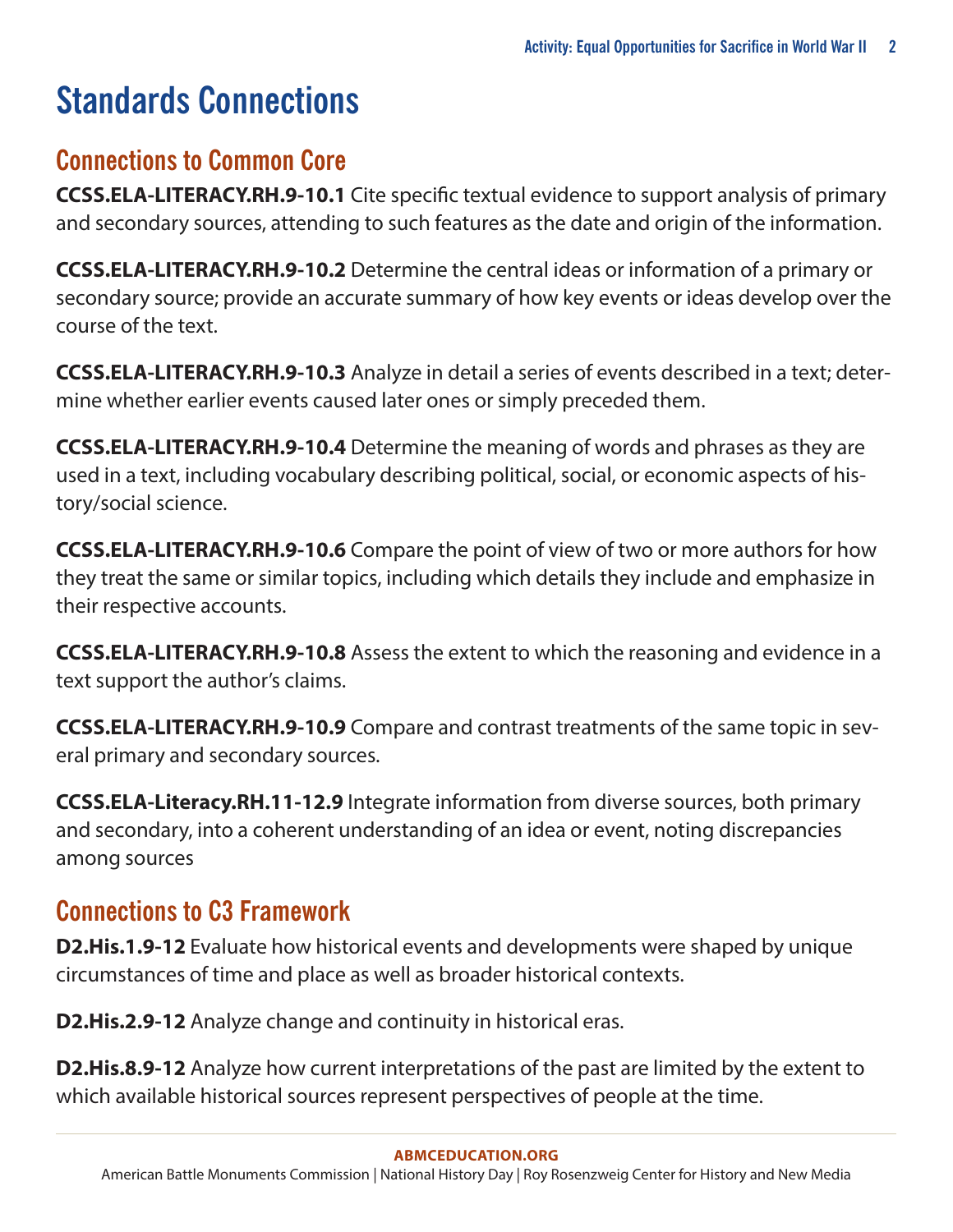**D2.His.9.9-12** Analyze the relationship between historical sources and the secondary interpretations made from them.

**D2.His.11.9-12** Critique the usefulness of historical sources for a specific historical inquiry based on their maker, date, place of origin, intended audience, and purpose.

**D2.His.13.9-12** Critique the appropriateness of the historical sources used in a secondary interpretation.

**D2.His.14.9-12** Analyze multiple and complex causes and effects of events in the past.

**D2.His.16.9-12** Integrate evidence from multiple relevant historical sources and interpretations into a reasoned argument about the past.

## **Documents Used** ★ **indicates an ABMC source**

### **Primary Sources**

"Negroes Fight Beside Whites in Two U.S. Armies" *Chicago Tribune,* March 20, 1945, page 1 <http://archives.chicagotribune.com/1945/03/20>

"Sentence Four Negro WACS Who Protested Taking Menial Jobs*" Chicago Tribune*, March 21, 1945, page 3 <http://archives.chicagotribune.com/1945/03/21>

"U.S. Negroes Win 1st Test by Fire East of the Rhine" *Chicago Tribune,* March 22, 1945, page 7 <http://archives.chicagotribune.com/1945/03/22>

### **Secondary Sources**

Baumer, Robert W. and Mark J. Reardon, *American Iliad: The 18th Infantry Regiment in World War II,* (Bedford: The Aberjona Press, 2004), 339-340.

Fallen Hero Profile of Edward Elewicz ★ American Battle Monuments Commission http://abmceducation.org/understandingsacrifice/soldier/edward-elewicz

*World War II Interactive Timeline* ★ American Battle Monuments Commission [http://www.abmc.gov/sites/default/files/interactive/interactive\\_files/WW2/index.html](http://www.abmc.gov/sites/default/files/interactive/interactive_files/WW2/index.html)

### **[ABMCEDUCATION.ORG](http://abmceducation.org)**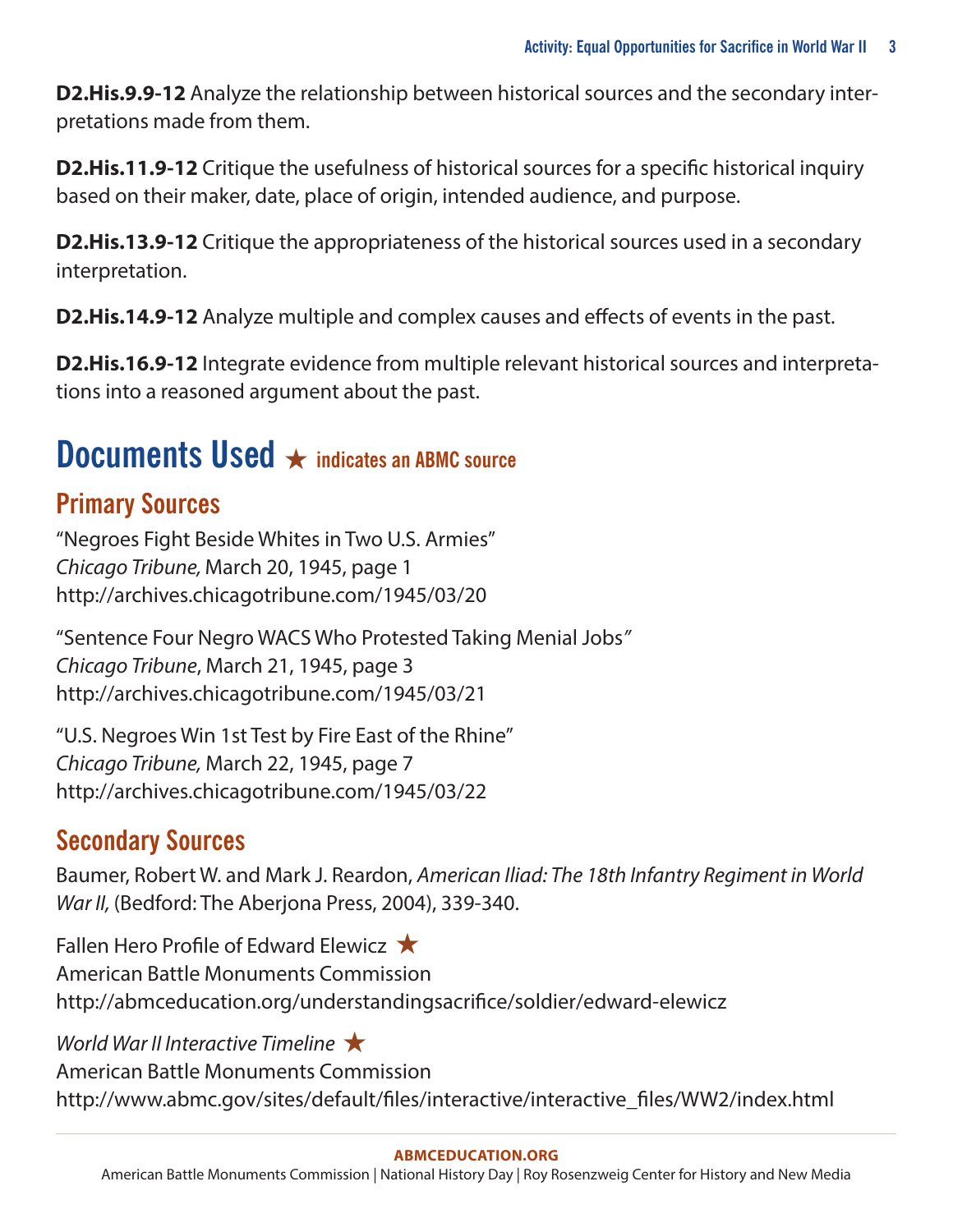## **Materials**

- "Negroes Fight Beside Whites in Two U.S. Armies," *Chicago Tribune,* March 20, 1945
- "Sentence Four Negro WACS who Protested Taking Menial Jobs,*" Chicago Tribune*, March 21, 1945
- "U.S. Negroes Win 1st Test by Fire East of the Rhine," *Chicago Tribune,* March 22, 1945
- *• American Iliad* excerpt (pages 339-340)
- Equal Opportunities for Sacrifice in World War II Guided Discussion Questions
- Equal Opportunities for Sacrifice in World War II Writing Prompt Rubric
- Computers and projector to access the primary source archives, interactive timeline, and Private First Class Edward Elewicz biography

# **Lesson Preparation**

- Print one copy of the three newspaper articles ("Negroes Fight Beside Whites in Two U.S. Armies,""Sentence Four Negro WACS who Protested Taking Menial Jobs,*"* and "U.S. Negroes Win 1st Test by Fire East of the Rhine,") and *American Iliad* book excerpt for each student.
- Print one copy of the Equal Opportunities for Sacrifice in World War II Guided Discussion Questions and Writing Prompt Rubric for each student.
- Assign students into groups of three to four students each (heterogeneously grouped mixing genders and reading levels). Arrange seating in the classroom for cooperative learning.
- Set up a projector connected to the Internet for use during the early parts of the lesson.
- Arrange seating in a circle for whole class share out and discuss the readings.

# **Procedure**

### **Activity One: The Need for Replacement Soldiers (45 minutes)**

- Display the *World War II Interactive Timeline* from January to March 1945.
- Ask students to reflect on the following in their notebooks: *What challenges did the Allies face as they fought in Germany during 1945? How do you think that contrasted earlier battles between Germany and the Allies?*
- Review Private First Class Edward Elewicz's fallen hero profile and ask students to reflect on the following: *What challenges did replacement soldiers have during World War II? Why were they needed? What does it mean to sacrifice during wartime?*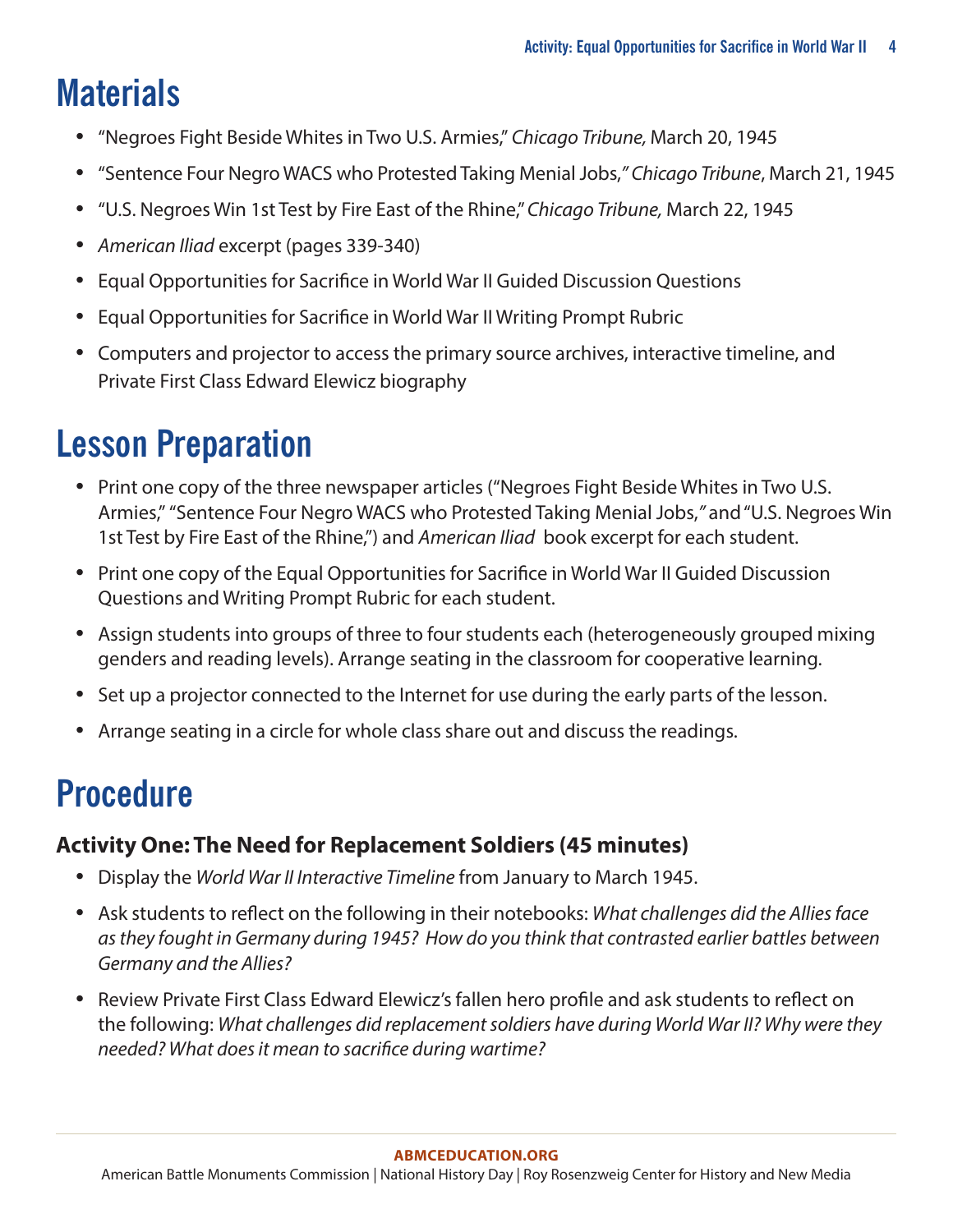### **Activity Two: Equal Opportunities for Sacrifice (45 minutes)**

- Divide students into groups of three to four students each and outline the roles that each person in each group will perform (recorder, reporter, timekeeper, and clarifier.)
- Assign each group a section of the Equal Opportunities for Sacrifice in World War II Guided Discussion Questions. Assign the groups to read the three articles. At teacher discretion, all students could read all articles or the groups can be assigned different ones.
- Rearrange the seating in a circle for the whole class to share out and discuss.
- Each group's reporter will share out their responses to the questions from their reading. For those questions involving students' opinions, the teacher should encourage several responses to be shared.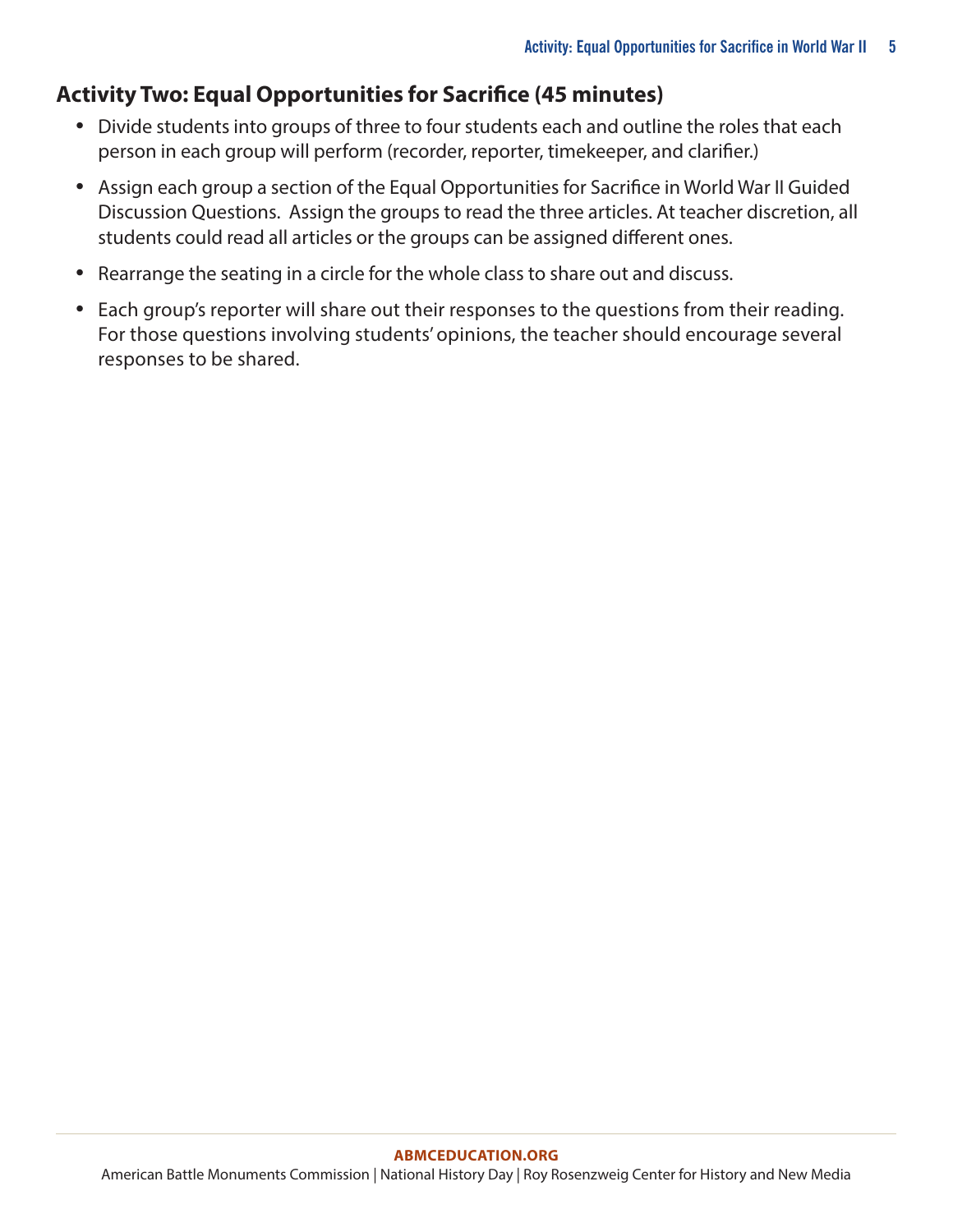## **Assessment Materials**

• Distribute the writing prompt and clarify any questions: *In at least ten sentences, and a wellorganized paragraph, compare and contrast the primary and secondary source readings about African-American soldiers during World War II. In your discussion include ALL of the following: motives for African Americans to want to fight; what African Americans had to sacrifice in agreeing to fight; why the U.S. Army decided to change its policy; and how African Americans performed once they entered combat.*

## **Methods for Extension**

- Students can write a complete essay with an evaluation of the sources along with their analysis of the role of African Americans in World War II.
- Students can research southern newspapers to see how integration was covered at this time.
- Students can use ABMC's website to search on African-American units that participated in the fighting in Europe in order to find African-American service members who remain interred overseas.
- Students can research and report on African Americans' experiences fighting during World War II.
- The American Battle Monuments Commission maintains U.S. military cemeteries overseas. These cemeteries are permanent memorials to the fallen, but it is important that students know the stories of those who rest here. To learn more about the stories of some of the men and women who made the ultimate sacrifice, visi[t](http://www.abmceducation.org/understandingsacrifice/abmc-sites) [www.abmceducation.org/](http://www.abmceducation.org/understandingsacrifice/abmc-sites) [understandingsacrifice/abmc-sites.](http://www.abmceducation.org/understandingsacrifice/abmc-sites)

## **Adaptations**

- Students can work individually on the readings and discussion questions, then discuss their answers with a partner or the whole class.
- Teachers can shorten or annotate the readings (especially the secondary source excerpt) as needed.
- Teachers can enlarge the text of the reading to allow the students to see it better.
- Teachers can have the students use the original text of the newspaper readings online to include a technology component in the lesson.
- Students can be given a shorter writing assignment than the ten-sentence requirement. Teacher can reduce the parts of the writing assignment for them, and alter the rubric to show this change.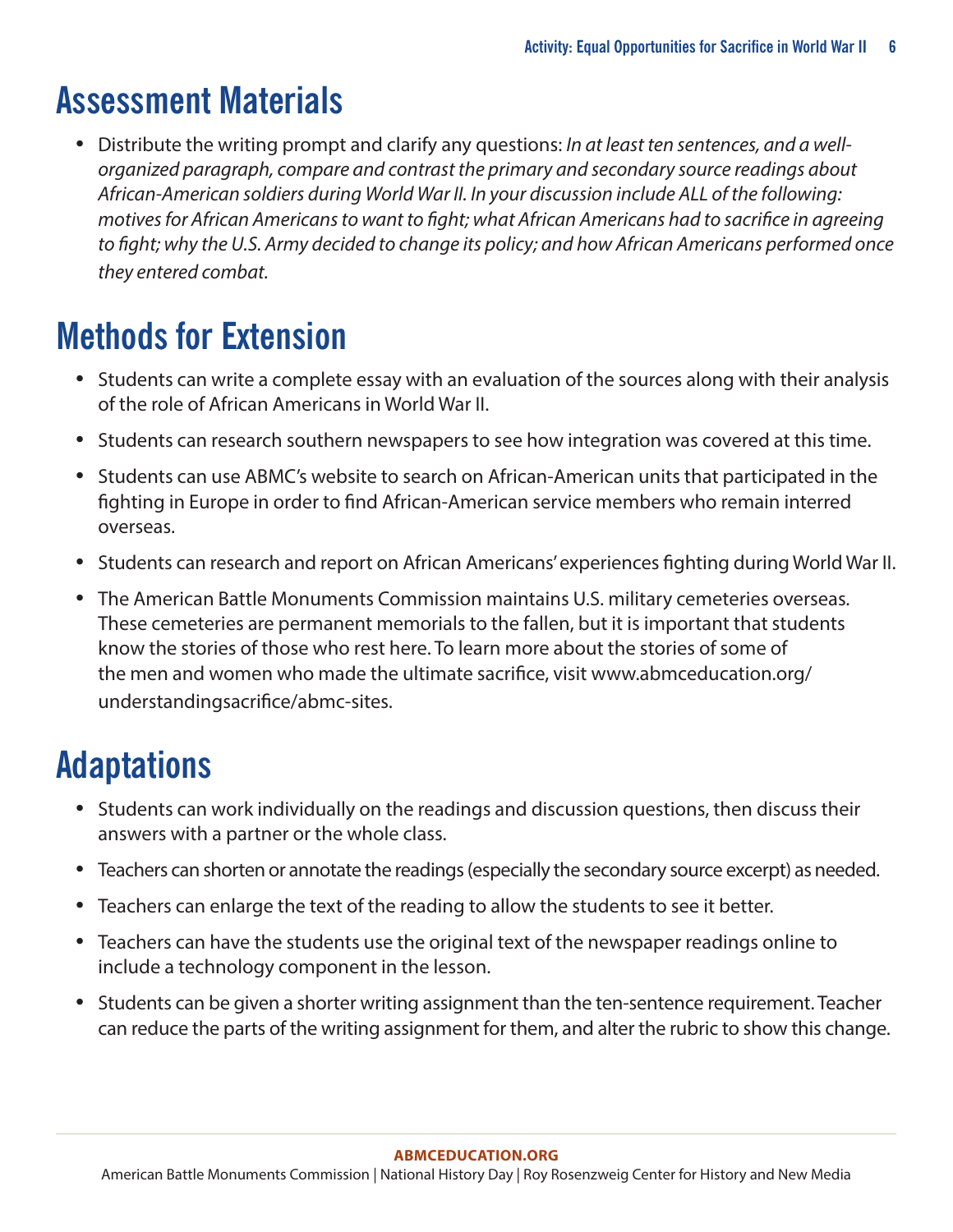## **Equal Opportunities for Sacrifice in World War II Guided Discussion Questions**

### **"Sentence Four Negro WACS Who Protested Taking Menial Jobs"**

*Chicago Tribune*, March 21, 1945, page 3 <http://archives.chicagotribune.com/1945/03/21>

*Fort Devens, Mass. March 20 (AP)—Four Negro WACs today were convicted by an army general court martial of violating the 64th article of war—refusal to obey orders of superior officers. They were sentenced to serve one year at hard labor and to be dishonorably discharged.*

*The four had contended that they were ordered to do menial work in Lovell general hospital "because of their color."*

*They are Pvt. Alice D. Young, 23, of Washington, D.C., Pvt. Anna C. Morrison of Richmond, Ky, Pvt. Johnnie Murphy of Rankin, Pa., and Pvt. Mary Green of Conroe, Tex.*

*Pvt. Murphy became hysterical after being led from court by military police.*

*The army board which tried the four included two Negro officers.*

1. What is meant by the word "menial" as used in the reading?

2. What crime were the four women charged with? What was the punishment for this crime?

3. Why do you think the author included the last sentence of the article?

4. Do you think that this punishment was fair—why or why not?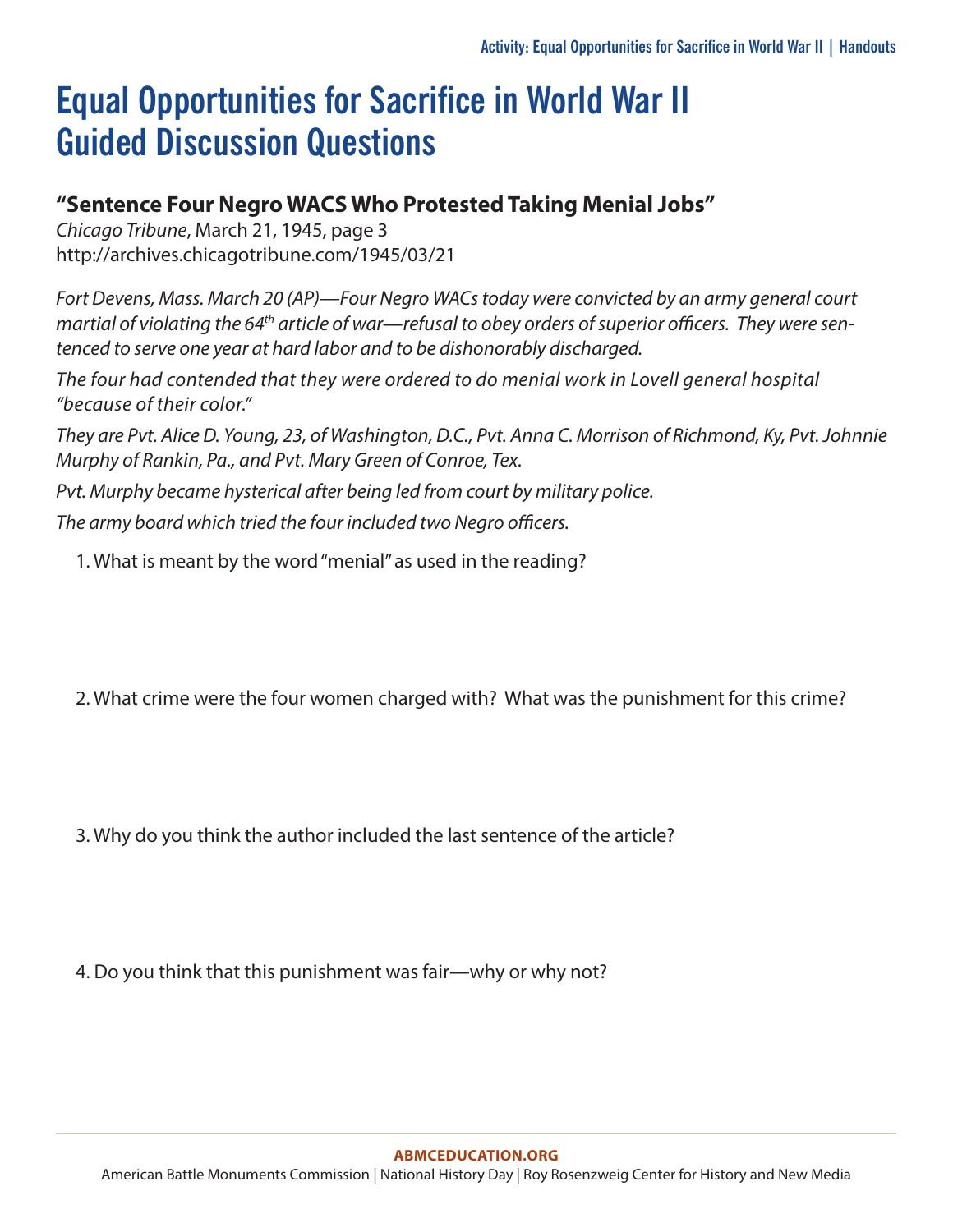### **"Negroes Fight Beside Whites in Two U.S. Armies"**

*Chicago Tribune*, March 20, 1945, page 1 <http://archives.chicagotribune.com/1945/03/20>

*PARIS, March 19 (AP)—Negroes and whites are now fighting shoulder to shoulder in the same outfits in both the 1st and 7th armies, marking a break in the United States army's traditional policy of segregation, Stars and Stripes reported today from the 1st Army front.*

Negro platoons have been assigned to rifle companies of Infantry divisions in both armies in response to repeated requests from the Negroes themselves for a chance to fight for their country as well as work for it, the army newspaper reported.

*They were chosen from thousands who answered a special appeal De. 26 by Lt. Gen John C.H. Lee, communications zone commander, to service troops in his command.*

*In one engineer company, 171 men of a total of 186 volunteered to fight. Four first sergeants accepted a reduction to privates to qualify for infantry training, the paper said. In one quartermaster laundry company 100 out of a total of 260 volunteered for the front line but only 36 were allowed to go. About 2,500 in all were accepted, Stars and Stripes reported.*

- 1. What are meant by the words "outfits" and "segregation" as used in the reading?
- 2. According to the article, what caused African-American soldiers to serve in rifle companies of the Infantry divisions?
- 3. What is meant by the phrase, "four first sergeants accepted a reduction to privates to qualify for infantry training"?
- 4. What do you think motivated these African-Americans to volunteer to fight?

#### **[ABMCEDUCATION.ORG](http://abmceducation.org)**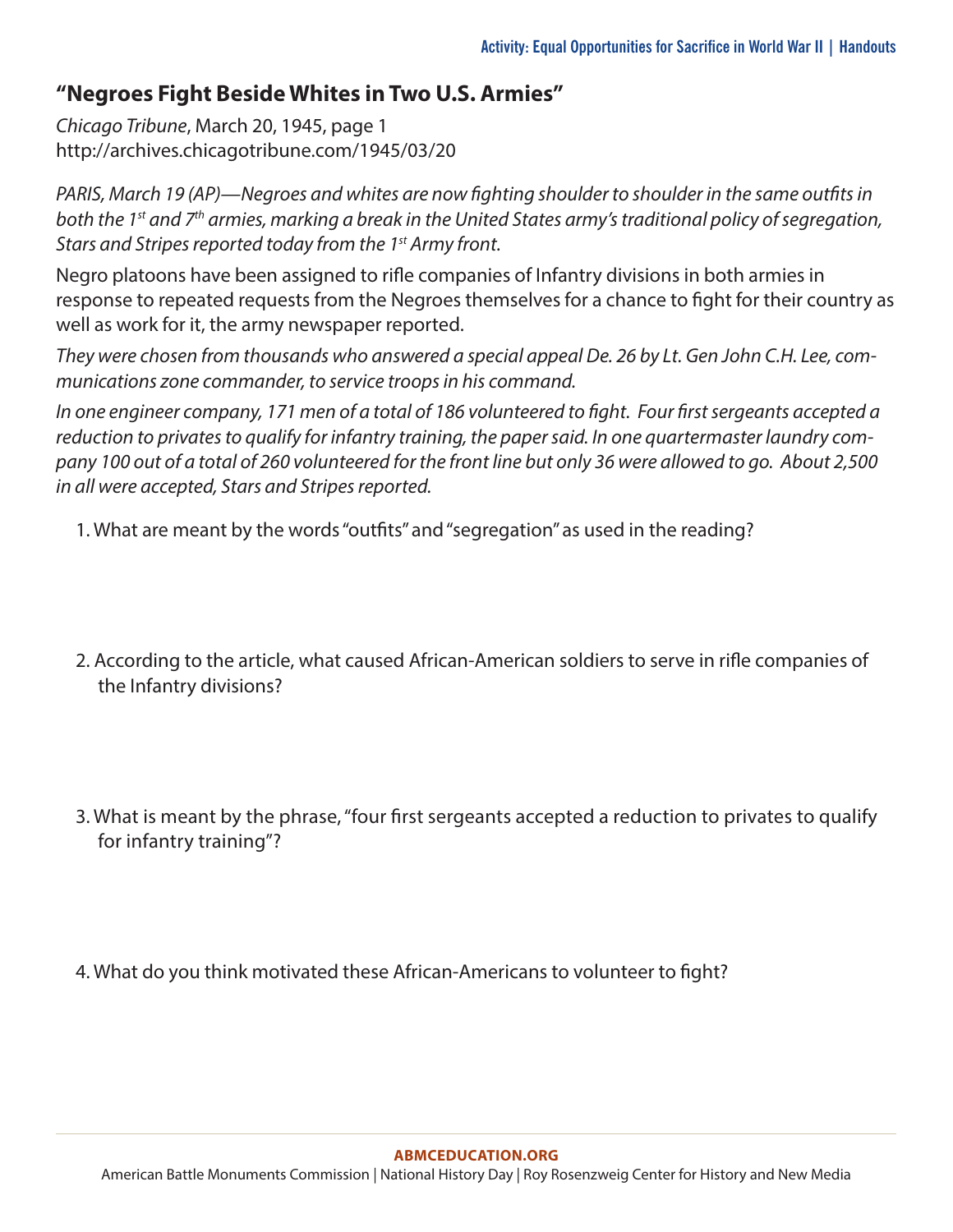### **"U.S. Negroes Win 1st Test by Fire East of the Rhine"**

*Chicago Tribune*, March 22, 1945, page 7 <http://archives.chicagotribune.com/1945/03/22>

WITH U.S. 1<sup>ST</sup> ARMY EAST OF THE RHINE, March 21 (AP)—Negro infantry men who left their jobs in rear echelons and volunteered for combat duty are fighting on the 1<sup>st</sup> army's bridgehead east of the Rhine—the first time Negro troops have been used in combat on the western front.

The army is keeping close check on the Negro platoons, since this is the first time they have been placed in the same divisions with white soldiers on the fighting front. Weekly reports are to be made on their morale, fighting ability, casualties, and the number of Germans they capture.

"All our reports so far have been good," said Capt. Edward Finnegan of New York City.

### **Win Wisconsin Man's Praise**.

Praise for the Negroes came from Tech Sgt. Casper F. Koch of Beaver Dam, Wisc, who helped lead a Negro platoon into action four days ago against the town of Berghausen.

"We didn't want to give them too tough a job in their first fight," Koch said, "so our platoon went down a street where there were only about nine houses. We didn't think there would be many Germans in them.

"In the first house the Negro boys captured 11 Jerries and killed two. By the time they'd gotten to the end of the street they had captured 53 prisoners and killed I don't know how many.

"They worked perfectly. They are eager to learn and ask a lot of questions. When you tell 'em to take an objective they want to know what to do after they get there."

### **Asked Chance to Fight.**

These Negro doughboys asked for the chance to fight. Many of them voluntarily gave up their stripes as staff sergeants and technical sergeants to get into the fighting. They are fighting as platoons under white officers who have had combat experience.

The army has moved cautiously in breaking its long established tradition of keeping white and Negro units separated, and the Negro rifle platoons are being fed into divisions gradually, with one platoon to each regiment now in action.

When the Negro platoons arrived recently at one veteran division's location, each member got a personal letter from the commanding general along with the divisional shoulder patches. They then were greeted personally by regimental commanders. This is the identical welcome given to all white reinforcements.

#### **[ABMCEDUCATION.ORG](http://abmceducation.org)**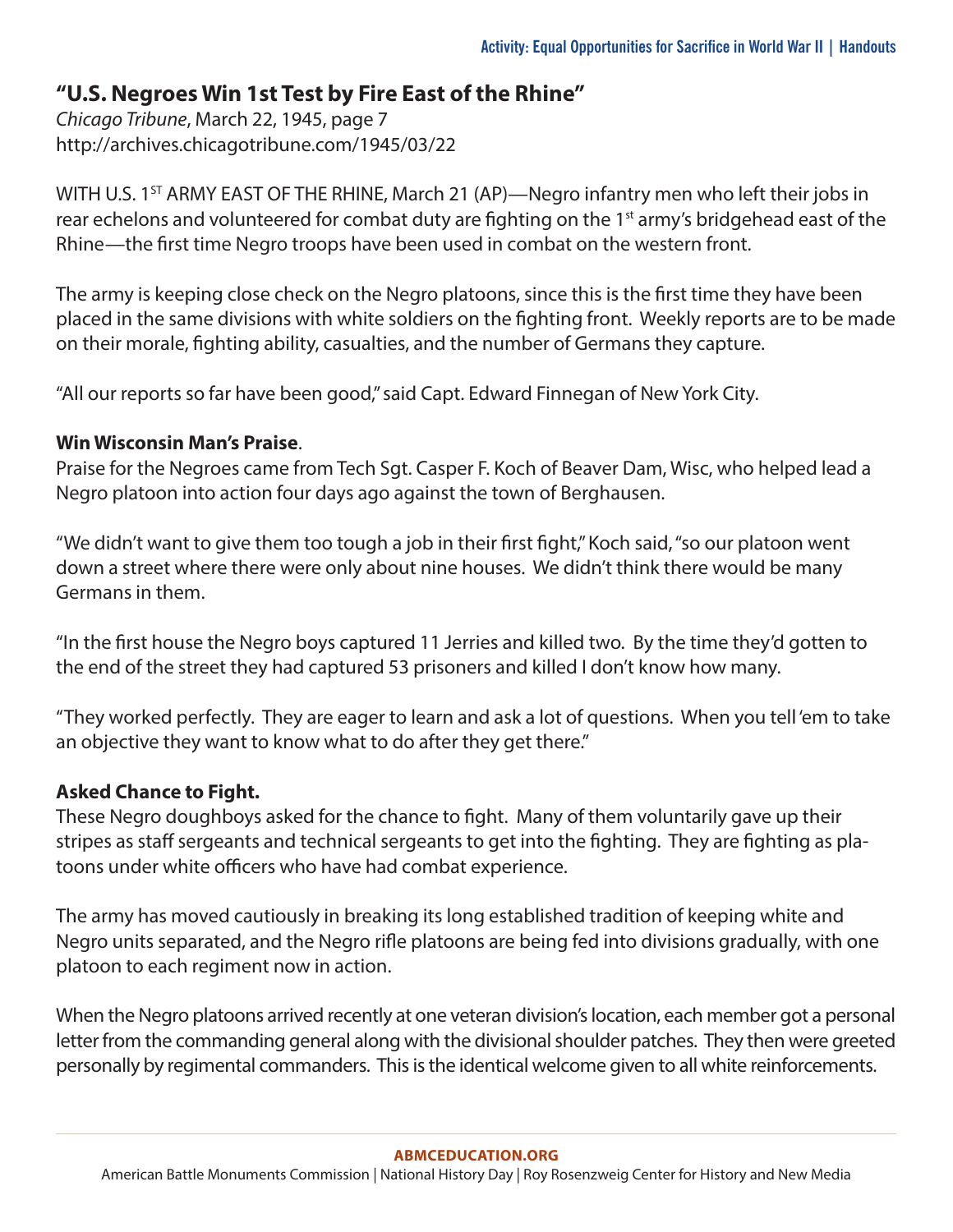As yet the army has set up no replacement pool for the Negro platoons. When their fighting strength is reduced to such a level that they are unable to function as units, then remnants of two or more units will be reorganized into a full strength platoon.

1. What is meant by the word "echelons" in the first paragraph—and "stripes" in the eighth paragraph?

2. What is contained in the "weekly reports" on the soldiers—and why?

3. How did the African-American soldiers perform in their first action in the town of Berghausen?

4. How were the African-American soldiers brought into their new units?

5. What is the purpose of the last paragraph of the article? What main idea is it meant to convey?

6. Do you think the African-American soldiers could have fought as effectively under African-American officers—why or why not?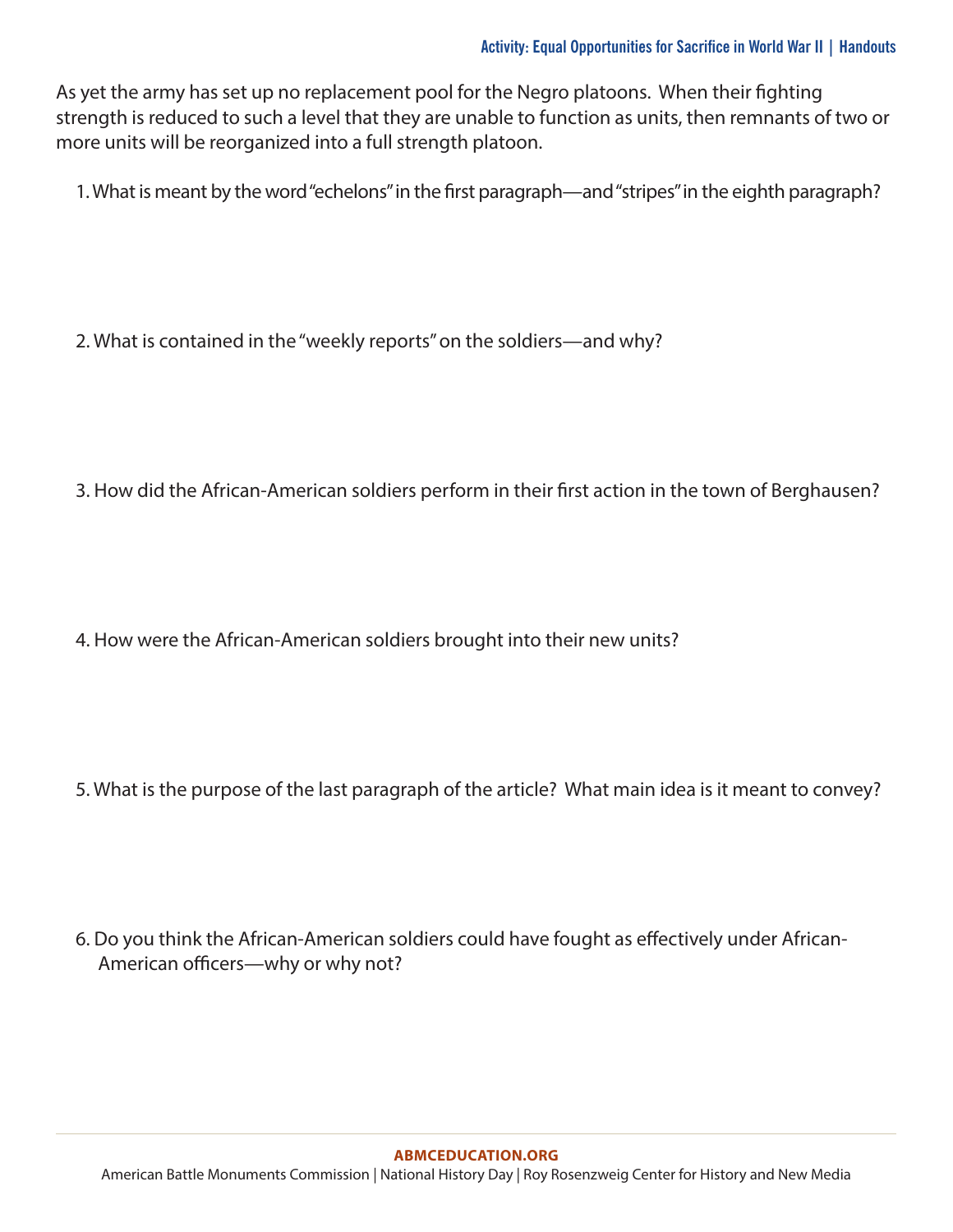### *American Iliad: The 18th Infantry Regiment in World War II,* **pages 339-340**

The attack went off as planned, and Learnard's men gained the crest of Hill 310 against negligible resistance, ahead of schedule, by early morning on 18 March. Company G, trailing to the rear of the 1<sup>st</sup> Battalion, turned south and descended the southern outskirts of the town. The enemy fought tenaciously, but by afternoon they lost the fight and a number of prisoners were taken. "The exception to the attack going according to plan," a later interview with now Regimental S-3 Major McGregor disclosed, "was the result of Captain Jesse Miller's Company B 4<sup>th</sup> rifle platoon—47 colored volunteers who joined [the assault by] Company G without order from anyone."

The presence of African-American soldiers assigned to a white infantry regiment was unusual, given that the US Army was not integrated in 1945. Integration came about as a result of a critical problem facing General Eisenhower: namely a tremendous shortage of infantry soldiers following the costly fighting in the Hurtgen Forest and during the Battle of the Bulge. The 1<sup>st</sup> Infantry Division, for example, was only at 60 percent of its assigned strength. As a result, Eisenhower made the decision to permit African-American soldiers to volunteer for duty as combat infantrymen with the understanding that after the necessary training they would be committed to frontline service.

Some 2,200 volunteers were organized into 53 rifle platoons and then assigned to rifle companies throughout the 12<sup>th</sup> Army Group. One of these platoons had been previously assigned to Company B on 13 March while the 18<sup>th</sup> Infantry Regiment was in Bonn.

The 1<sup>st</sup> Battalion After-Action Report noted at the time, "The Negro platoon assigned to Company B arrived and its men were indoctrinated as to the merits, accomplishments, and expectations of members of the 1<sup>st</sup> Division in a talk given by the assistant Division Commander, Brigadier General Taylor." A white lieutenant and a sergeant who had combat experience led the volunteer platoon, which was to be used tactically in the same manner as the other platoons. Colonel Williamson later explained to his own staff, "This was an experiment to see if colored troops could be employed efficiently in combat mixed with white soldiers." He emphasized that, contrary to practices on segregated Army installations, colored troops wearing the Red One would receive equal treatment with white troops regarding mess, billets, and recreation. In addition, they would be required to hold up their end in combat without special favor, but also without prejudicial assignments.

Major McGregor, remembering Miller's 4<sup>th</sup> rifle platoon's first day in battle on 18 March at Quirrenbach noted, "They simply helped Company G in it fight without orders from anyone. They proved to be a very real help to the company, disposing of at least 25 Germans. The battalion commander was much impressed with their initiative and fighting spirit, though their inexperience did result in an unusually high number of casualties. In their first two shows they lost 20 of their 47 men."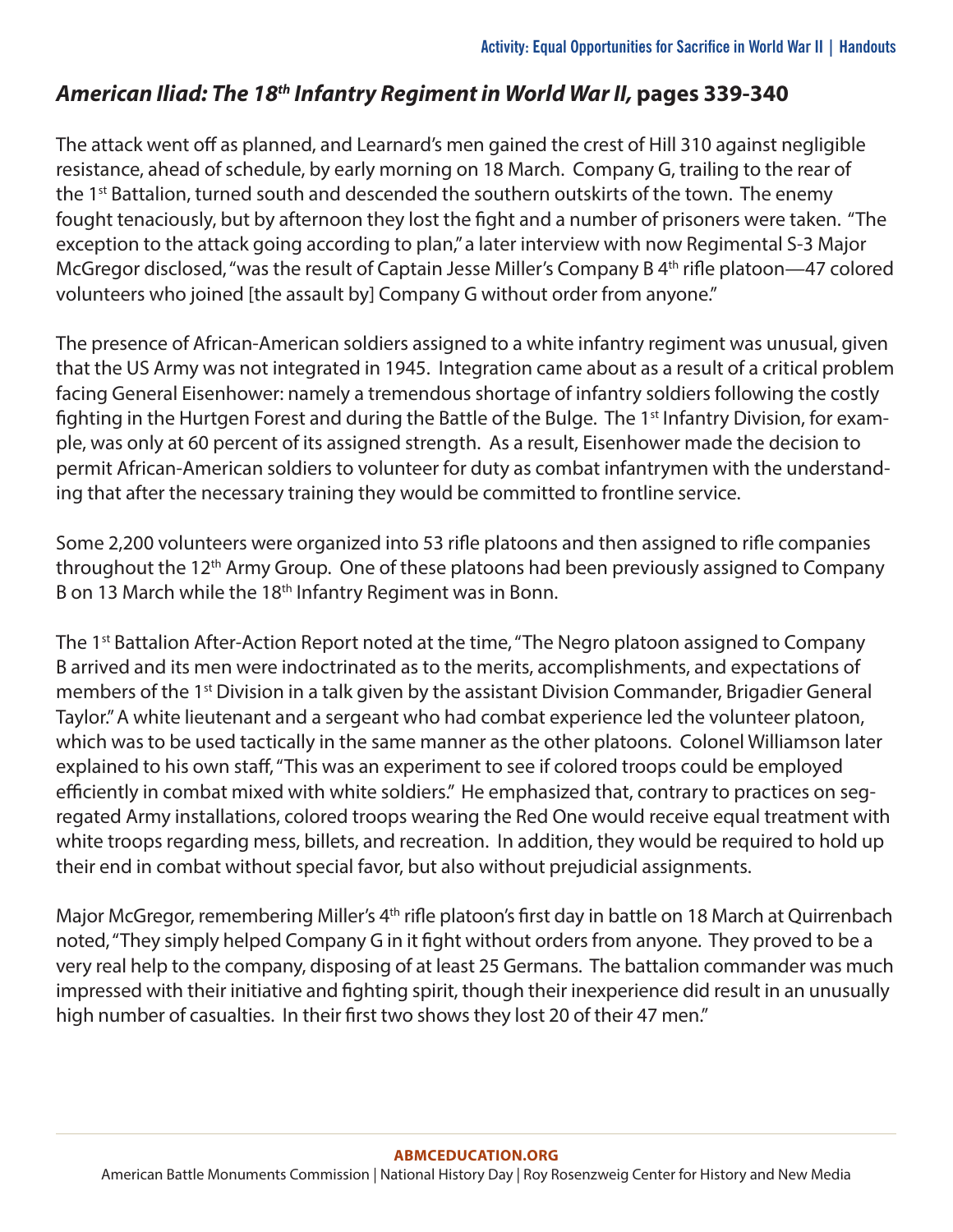Captain Lindo also remembered the time he had an African-American platoon under an earlier experiment during the Battle of the Bulge. "They were all volunteers that had heard of this," he recalled. "All came as buck privates, many having taken reduction in grade to serve under white officers in our outfit. They volunteered for the job to prove themselves, and I could not keep them 'out of trouble'. Whether in reserve or in attacks, they killed Germans."

Based on an earlier experience commanding a 4<sup>th</sup> Platoon at the Bulge, Captain Lindo later added, "What it proved to me is that the color of your skin or your face didn't mean a damn thing." The fighting at Quirrenbach was noted in the 2<sup>nd</sup> Battalion report and it reinforced what Lindo believed, recording, "Their actions were comparable to that of other platoons of the Regiment, and a source of deep pride to its members." This successful employment of African-American platoons by the 18<sup>th</sup> Infantry was one of the many precursors that eventually led to full integration in the US armed forces.

From Robert Baumer and Mark J. Reardon, *American Iliad: The 18th Infantry Regiment in World War II* (Bedford, PA: Aberjona Press, 2004).

1. What is meant by the following words used in the reading: "negligible" and "tenaciously" ( $1<sup>st</sup>$ paragraph); "indoctrinated", "mess" and "billets" (4<sup>th</sup> paragraph); and "precursors" (last paragraph)?

- 2. What reasons does the author give for why African-American soldiers were integrated with whites?
- 3. In what ways were African-American soldiers to be treated the same as white soldiers?

4. According to Major McGregor and Captain Lindo, how did the African-American soldiers perform in combat?

#### **[ABMCEDUCATION.ORG](http://abmceducation.org)**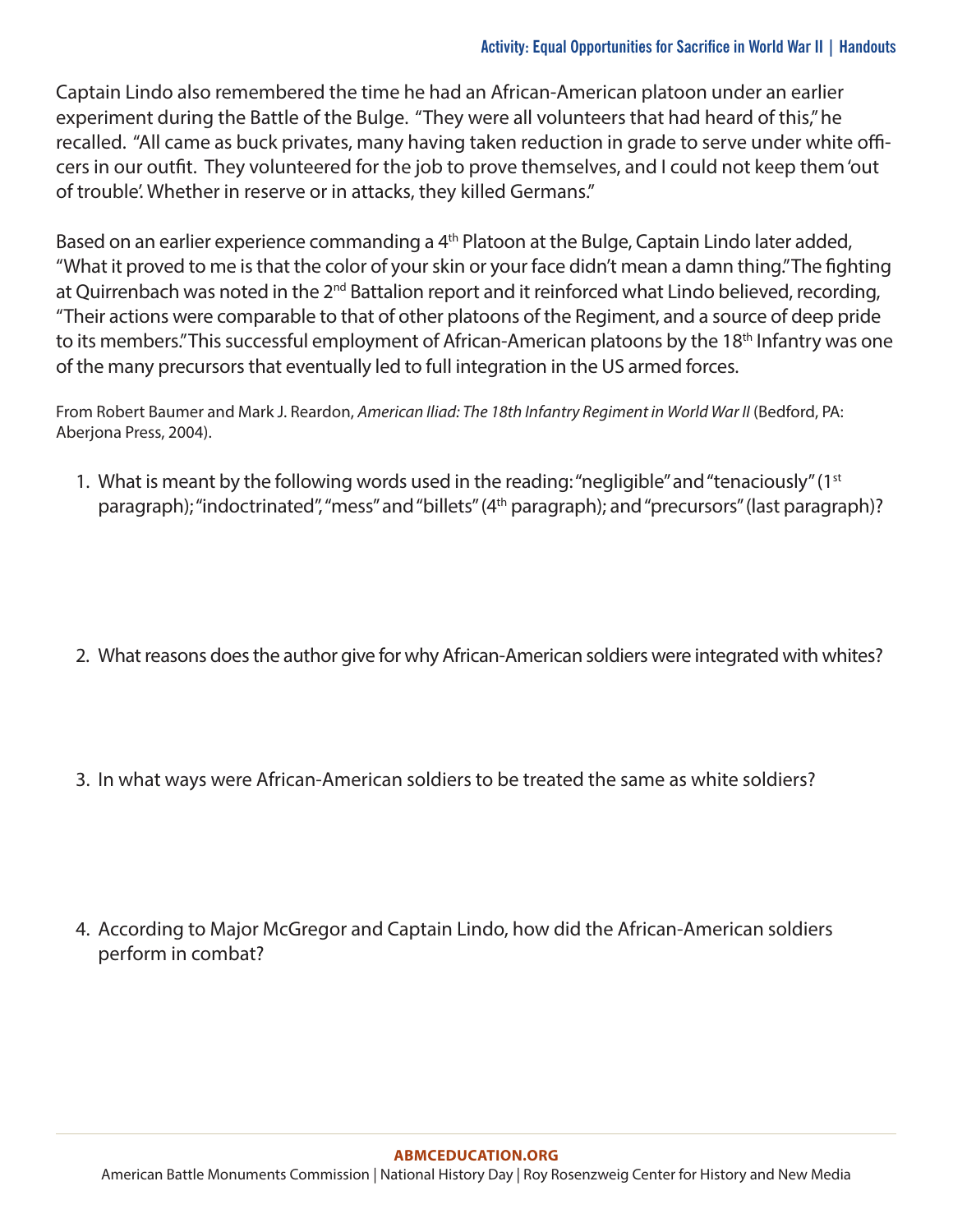5. Do you agree with the author's conclusion at the end of the reading, "This successful employment of African-American platoons by the 18<sup>th</sup> Infantry was one of the many precursors that eventually led to full integration in the US armed forces"? Why or why not?

Use all of the readings to answer the questions that follow:

- 1. In what ways (or details) do the primary and secondary sources agree?
- 2. In what ways (or details) do the primary and secondary sources contrast each other?
- 3. Do you think African-American infantry soldiers made a difference in the war against Germany in Europe—why or why not?
- 4. Taken as a whole, why did the U.S. Army change its policy of having African-American soldiers fight alongside white soldiers?
- 5. If YOU were an African-American soldier during World War II—would you have agreed to fight? Why or why not?
- 6. Since the *Chicago Tribune* was a northern newspaper, how do you think southern newspapers covered the same events dealing with African-Americans in World War II?

#### **[ABMCEDUCATION.ORG](http://abmceducation.org)**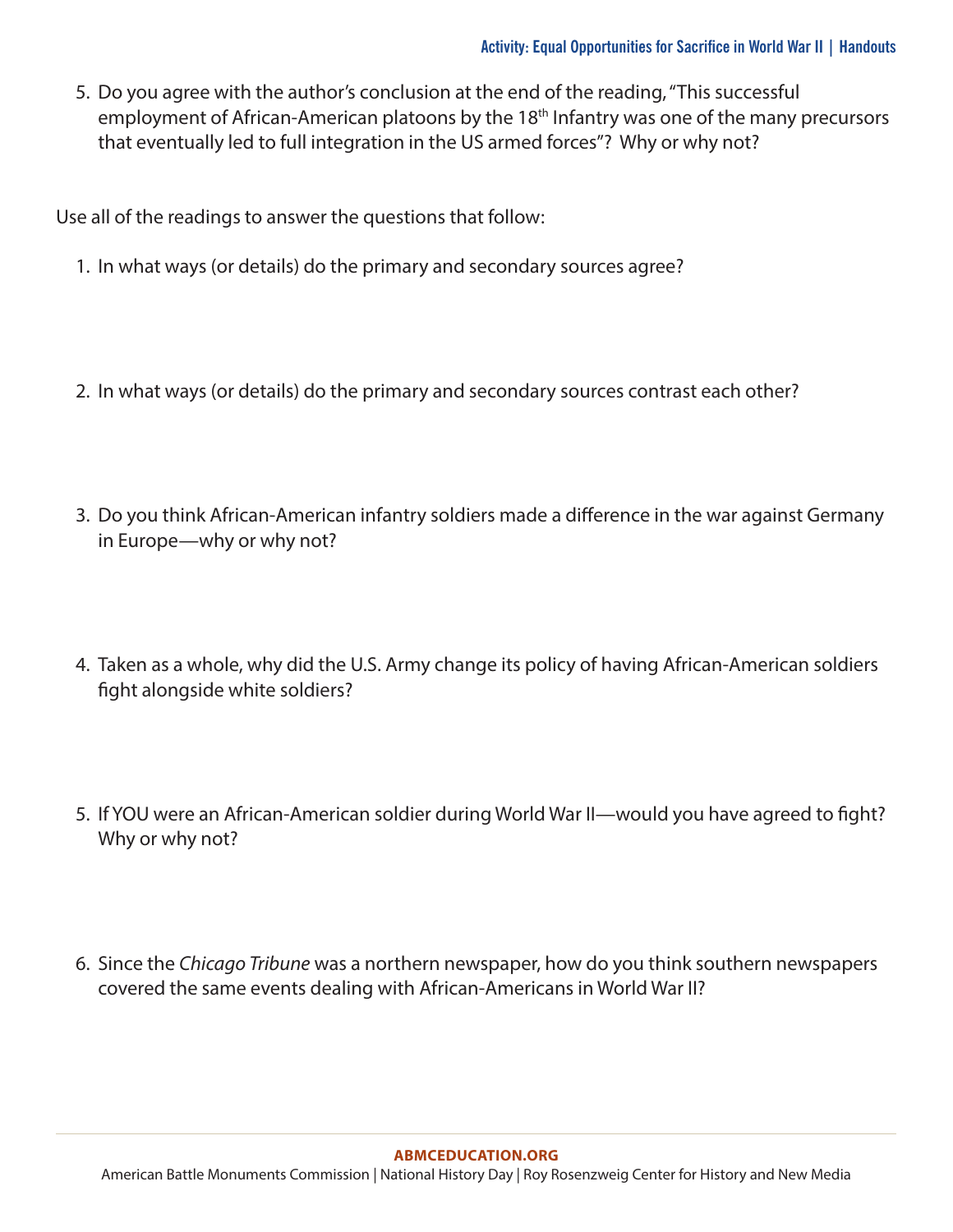## **Equal Opportunities for Sacrifice in World War II Writing Prompt and Rubric**

In at least ten sentences, and a well-organized and mechanically sound paragraph, compare and contrast the primary and secondary source readings about African-American infantry soldiers during World War II. In your discussion include ALL of the following:

- motives for African Americans to want to fight;
- what African Americans had to sacrifice in agreeing to fight;
- why the U.S. Army decided to change its policy; and
- how African Americans performed once they entered combat.

|                                                                                     | <b>Advanced</b>                                                               | <b>Proficient</b>                                                    | <b>Basic</b>                                                                 | <b>Emerging</b>                                         |
|-------------------------------------------------------------------------------------|-------------------------------------------------------------------------------|----------------------------------------------------------------------|------------------------------------------------------------------------------|---------------------------------------------------------|
| 10-sentence<br>minimum                                                              | Has ten or more<br>sentences                                                  | Has eight to nine<br>sentences                                       | Has five to seven<br>sentences                                               | Has five or fewer<br>sentences                          |
| <b>Motives for African</b><br><b>Americans to fight</b>                             | Has strong discussion<br>with good elaboration                                | Has definite discussion<br>with limited elaboration                  | Has some discussion,<br>reasons may be<br>inaccurate                         | Has little to no<br>discussion                          |
| <b>What African</b><br><b>Americans had to</b><br>sacrifice in agreeing<br>to fight | Has strong discussion<br>with good elaboration                                | Has definite discussion<br>with limited elaboration                  | Has some discussion,<br>reasons may be<br>inaccurate                         | Has little to no<br>discussion                          |
| Why the U.S. Army<br>decided to change<br>its policy                                | Has strong discussion<br>with good elaboration                                | Has definite discussion<br>with limited elaboration                  | Has some discussion,<br>reasons may be<br>inaccurate                         | Has little to no<br>discussion                          |
| <b>How African</b><br><b>Americans</b><br>performed once<br>they entered combat     | Has strong discussion<br>with good elaboration                                | Has definite discussion<br>with limited elaboration                  | Has some discussion,<br>reasons may be<br>inaccurate                         | Has little to no<br>discussion                          |
| Comparison/<br>contrast<br>of the sources                                           | Has strong comparison<br>and contrast with<br>complete accuracy               | Has definite<br>comparison and<br>contrast and is mostly<br>accurate | Has some comparison<br>and contrasting with<br>some inaccuracy               | Has little comparison or<br>contrasting                 |
| <b>Organization</b>                                                                 | Information is very<br>organized with a<br>well-constructed<br>paragraph      | Information is<br>organized with a<br>well-constructed<br>paragraph  | Information is<br>organized, but the<br>paragraph is not<br>well-constructed | The information<br>appears to be<br>disorganized        |
| <b>Mechanics</b>                                                                    | No grammatical,<br>spelling, or punctuation<br>errors                         | Almost no grammatical,<br>spelling, or punctuation<br>errors         | A few grammatical,<br>spelling or punctuation<br>errors                      | Many grammatical,<br>spelling, or punctuation<br>errors |
| <b>Significance</b>                                                                 | Completely shows<br>the significance of the<br>events and change over<br>time | Mostly shows the<br>significance of the<br>events                    | Some significance<br>given to the events                                     | Little significance given<br>to the events              |

#### **[ABMCEDUCATION.ORG](http://abmceducation.org)**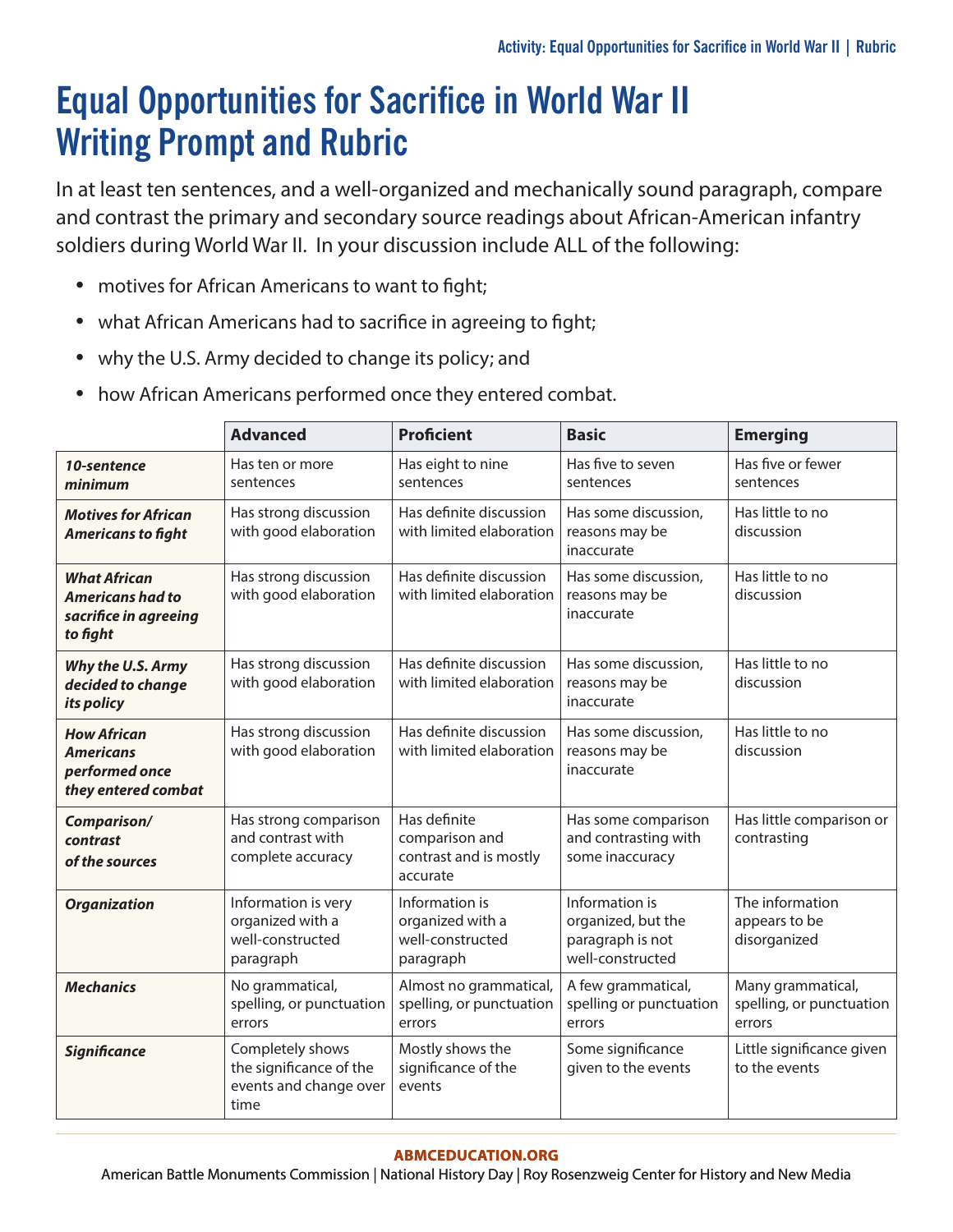### **"Sentence Four Negro WACS Who Protested Taking Menial Jobs"**

*Chicago Tribune*, March 21, 1945, page 3



Fort Devens, Mass., March 20 (A). -Four Negro WACs today were convicted by an army general court martial of violating the 64th article of war-refusal to obey orders of superior officers. They were sentenced to serve one year at hard labor and to be dishonorably discharged.

. The four had contended that they were ordered to do menial work in Lovell general hospital "because of their color."

They are Pvt. Alice D. Young, 23, of Washington, D. C., Pvt. Anna C. Morrison of Richmond, Ky., Pvt. Johnnie Murphy of Rankin, Pa., and Pvt. Mary Green of Conroe, Tex.

Pvt. Murphy became hysterical after being led from court by military police.

The army board which tried the four included two Negro officers.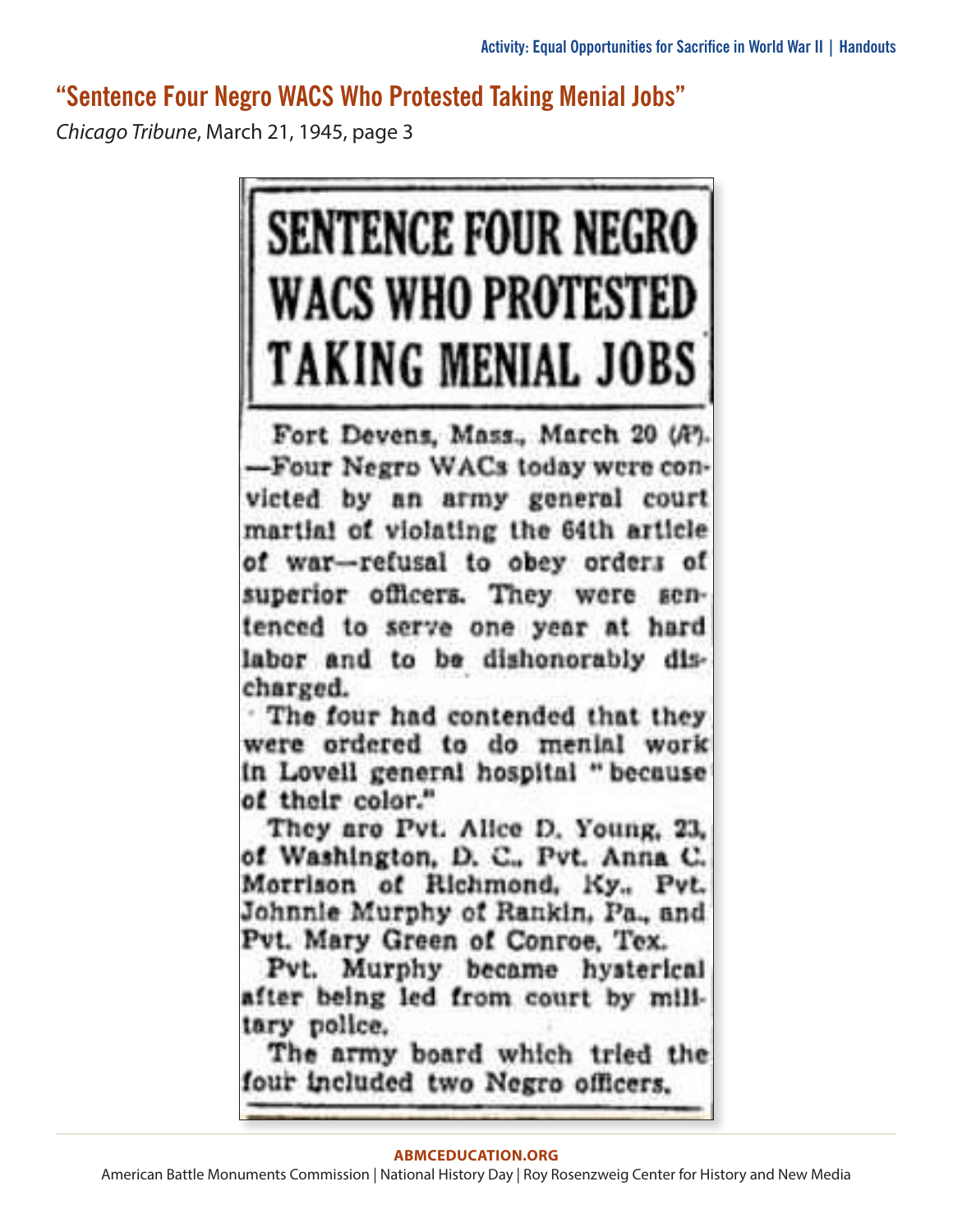### **"Negroes Fight Beside Whites in Two U.S. Armies"**

*Chicago Tribune,* March 20, 1945, page 1



PARIS, March 19 (A). - Negroes and whites are now fighting shoulder to shoulder in the same outfits in both the 1st and 7th armies, marking a break in the United States army's traditional policy of segregation, Stars and Stripes reported today from the 1st army front.

Negro platoons have been assigned to rifle companies of infantry divisions in both armles in response to repeated requests from the Negroes themselves for a chance to fight for their country as well as work for it, the army newspaper reported.

They were chosen from thousands who answered a special appeal Dec. 26 by Lt. Gen. John C. H. Lee, communications zone commander, to service troops in his command.

In one engineer company, 171 men of a total of 186 volunteered to fight. Four first sergeants accepted a reduction to privates to qualify for infantry training, the paper said. In one quartermaster laundry company 100 out of a total of 260 volunteered for the front line but only 36 were allowed to go. About 2,500 in all were accepted. Stars and Stripes reported.

#### **[ABMCEDUCATION.ORG](http://abmceducation.org)**